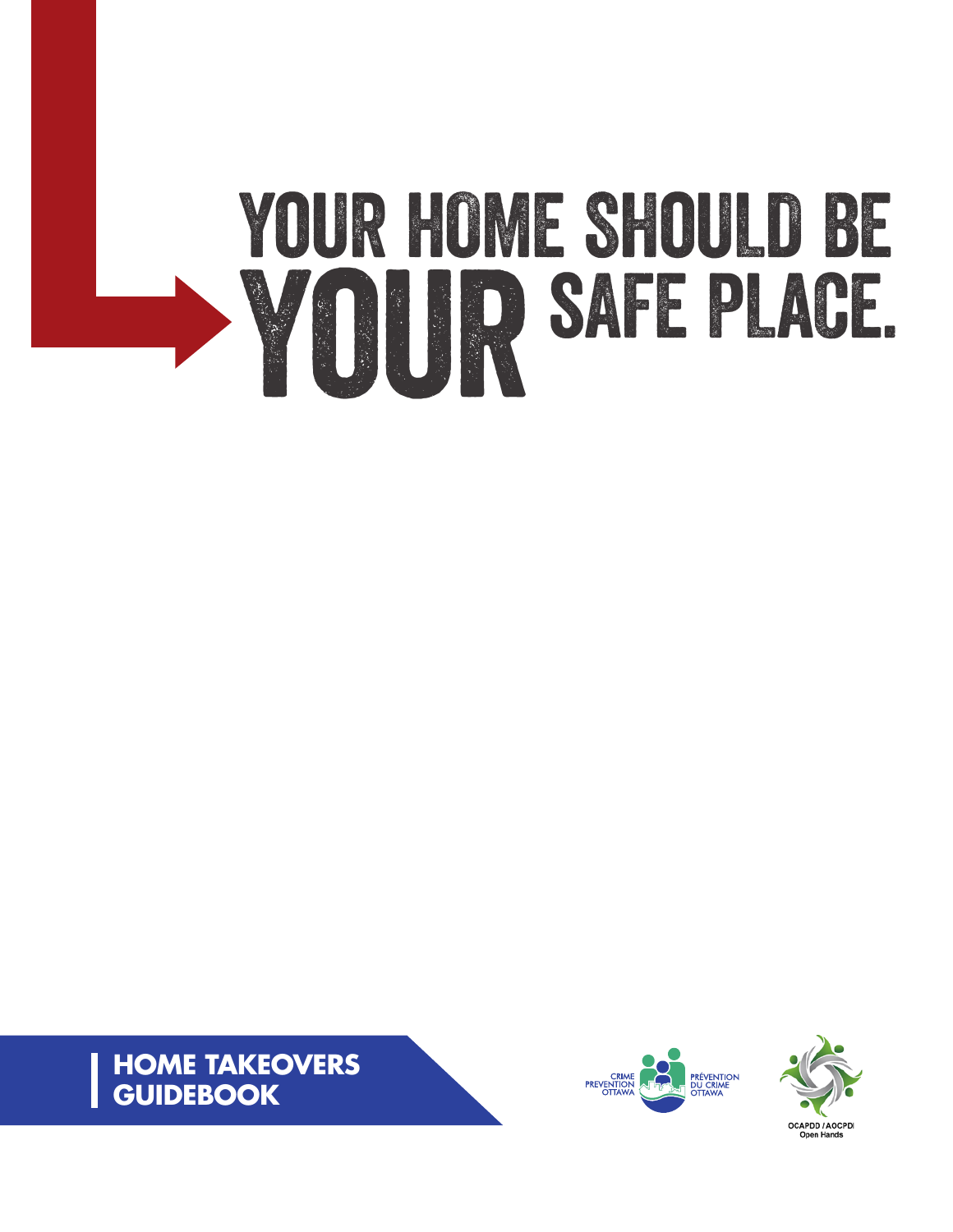### WHAT ARE "HOME TAKEOVERS"?

A "home takeover" is defined as "a situation in which a legitimate tenant or home owner finds themselves unsafe, physically, financially or psychologically, because of the presence of people in their home that they may or may not be able to remove".1 Ottawa-based research suggests that takeovers are experienced by a range of people with multiple vulnerabilities.

### Four broad forms have been identified:

- **1** Drug related takeovers, whether gang or individually perpetrated
- **2** Takeovers of the formerly homeless
- **3** Takeovers of elderly adults
- **4** Takeovers of people with vulnerabilities (who do not fall within categories 2 or 3)

There are many variations within each broad category of takeover. The takeover of an elderly adult may be family member perpetrated, or it may be that a senior has invited an acquaintance or stranger into the home to relieve isolation and loneliness. Further, these categories are not mutually exclusive. For example, there are a number of instances where a formerly homeless individual has found himself taken over by drug associated acquaintances.

<sup>1</sup> Crime Prevention Ottawa. (2013). *Home Takeovers of Vulnerable Tenants: Perspectives from Ottawa. Ottawa*, ON: Butera, J. A. This research report is helpful for understanding how home takeovers are experienced in Ottawa. It overviews both prevention and intervention measures and is fundamental for highlighting the necessity for a home takeovers guidebook. The full research can be found on Crime Prevention Ottawa's website at: www.crimepreventionottawa.ca.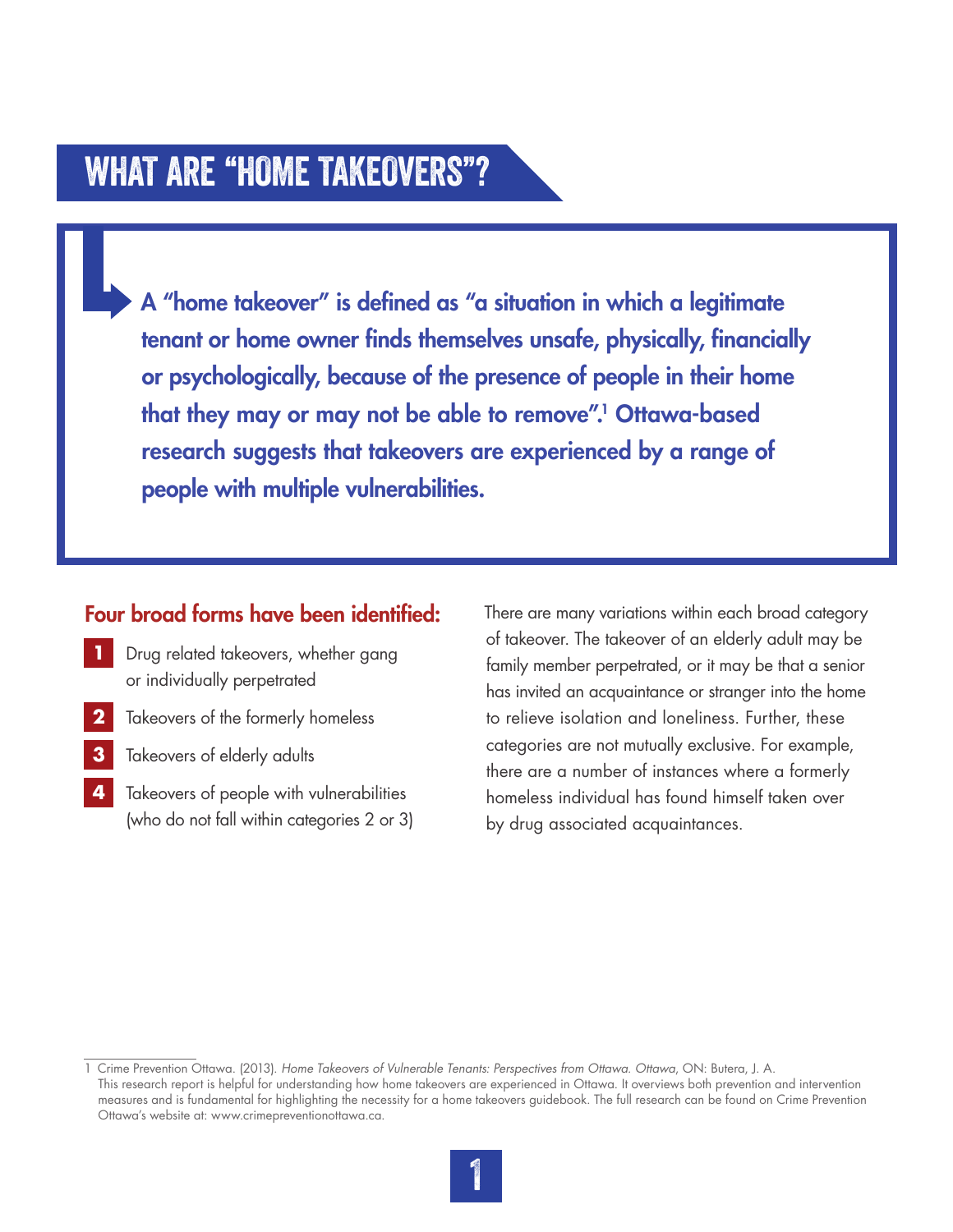# BaCKGRoUND TO HoME TAKeOVERS

Research into home takeovers began in 2013 with a literature review entitled, *Cuckooing: Home Takeovers of Vulnerable Tenants*2. Service-provider responses to this research indicated the desire for a more localized study to explore the issue, which precipitated the 2013 report, *Home Takeovers of Vulnerable Tenants: Perspectives from Ottawa*. A Home Takeovers Advisory Committee consisting of police, resource centres, housing organizations, mental health services, youth services, city services and other community organizations was formed to address the complex issue.

Since the establishment of the committee, there have been a number of strides made. For example, identifying and defining these dangerous situations as "home takeovers" has triggered conversation amongst service providers and residents. The committee has also collaborated to create resources for residents that are designed to educate about home takeovers, provide practical safety tips and encourage individuals to seek help for themselves, neighbours or friends (see Appendix B). These accomplishments have successfully begun the process of bringing education and awareness around home takeovers to the forefront of local discussions on safety.

# WHAT IS THE "HOME TAKEOVERS GUIDEBOOK"?

This guidebook is designed to assist front-line workers in managing incidences of home takeovers by outlining steps and considerations. Given the variety of ways that home takeovers can present, there is no one-size-fits-all solution. The complexities associated with home takeovers necessitate that front-line staff exercise good judgement in deciding an appropriate course of action to take in each unique circumstance. Recognizing that methods of addressing home takeovers are influenced by the mandates of the client-serving agencies practicing them, an additional intent of this guidebook is to encourage those agencies to develop a home takeovers policy that harmonizes with their vision and values.

Suggested prevention, identification, intervention and after-care mechanisms cited in this document are a result of consultation with various front-line service providers, victims, and the Home Takeovers Committee, who have been instrumental in guiding the content of this document.

<sup>2</sup> Crime Prevention Ottawa. (2013). *Cuckooing: Home Takeovers of Vulnerable Tenants.* Ottawa, ON: Butera, J. A. Available from: www.crimepreventionottawa.ca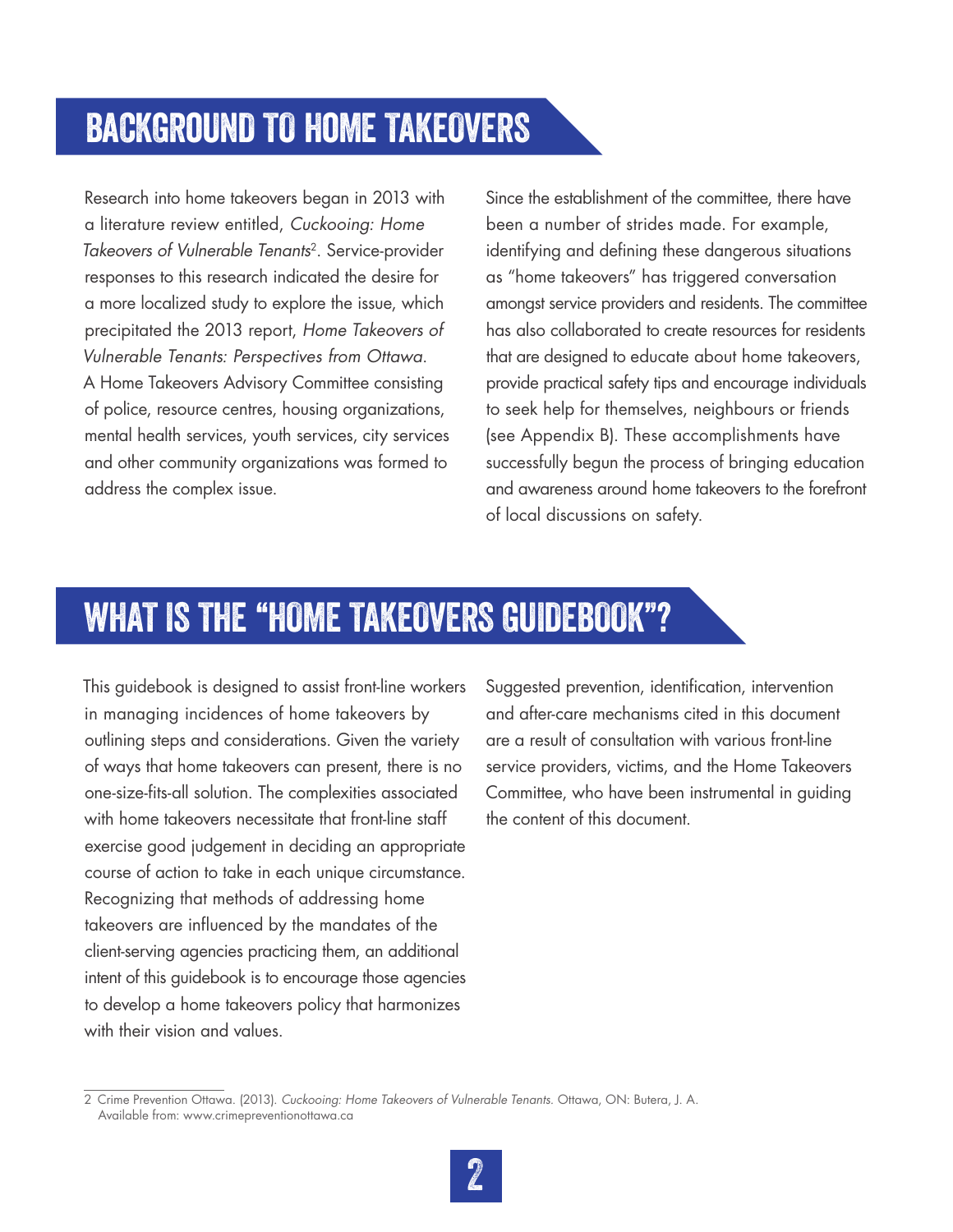# PREVENTION

Preventing home takeovers involves a number of interconnected mechanisms and should be personalized based on the needs of the client. However, there are many possible methods to consider no matter the circumstances. Takeovers are best prevented when:

- **•** There is a good relationship between the client and the worker. This is fundamental to understanding both the client's service needs and in supporting the client to disclose information relevant to a home takeover situation. Similarly, fostering a positive relationship between the worker, local police, landlord (if applicable) and the client may not necessarily prevent home takeovers, but may be crucial for resolving a takeover quickly.
- **•** Clients are connected to supports and services that address their unique vulnerabilities and will assist them in maintaining a safe and positive environment.
- **•** Clients are aware of the risks of home takeovers and are educated about how to keep their spaces safe. This can take the form of:
	- » *A discussion with the client prior to unit rental about what home takeovers are, what they look like and how to avoid them.*
	- » *Resistance training, namely, how to say "no" to someone who wants to come in.*
	- » *Discussing and planning around what the client wants for their home and how to achieve that.*
	- » *If the client has addictions, educating on how to use substances safely in their home.*
	- » *Ensuring that the landlord has thoroughly explained the consequences to the tenant's housing in the case of a home takeover.*
- **•** There is an agreement that service providers can share information about the client. In some cases, landlords have asked the new tenant at time of rental if they can share information with their worker in case something happens.
- **•** Isolation is reduced by ensuring that the individual feels part of a larger community. Community can mean many things:
	- » *Connectedness between buildings and between tenants of neighbouring units.*
	- » *Ethnic communities or communities of culture.*
	- » *Communities based on common interests.*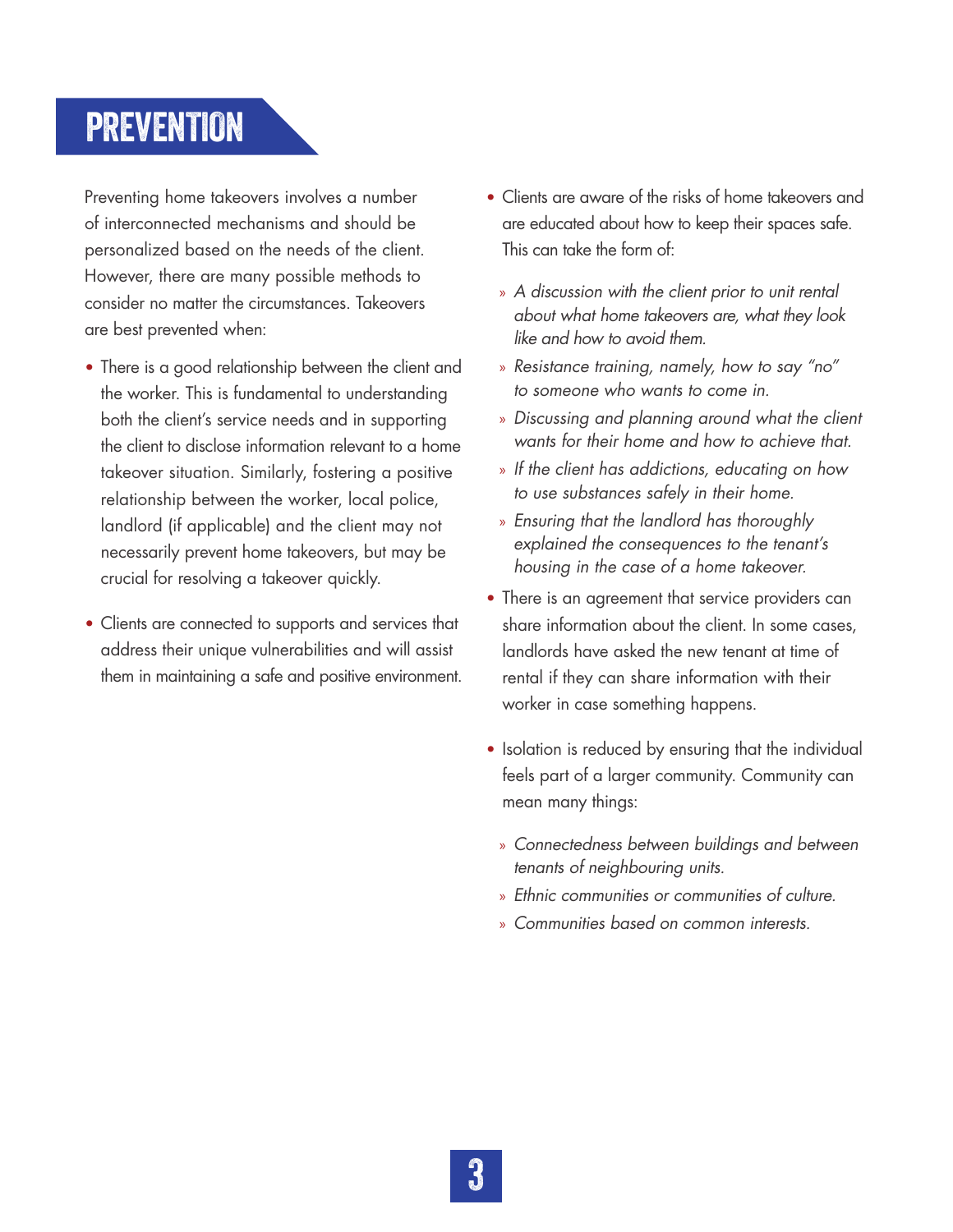# **IDENTIFICATION**

Front-line workers should be aware of the following, as they may be indicators that a home takeover situation is occurring with the client:

- **•** The individual becomes reluctant to allow the worker into the unit or requests that meetings occur outside of the unit.
- **•** The client has not checked in with his or her worker in some time and is noticeably absent from the unit. Some home takeover victims turn up in shelters despite being legitimate tenants of a rented unit because they have been forced out.
- **•** There is an increase in complaints lobbied against the unit, particularly those involving noise and an excess of visitors.
- **•** There is a noticeable change in the client's financial situation, including an uncharacteristic inability to pay rent, bills or buy groceries.
- **•** The client's physical appearance has deteriorated.
- **•** There is an increase in reports that the individual has become more isolated from friends, family and/or social groups.
- **•** If given access to the unit, contents within suggest that there are more individuals staying in the unit than those that reside there, or in some cases, the takeover perpetrator are there.

Reports from neighbours, friends and family members are often crucial for identifying home takeovers. Unfortunately, these bystanders may be apprehensive to report for fear of identification by the perpetrator or because of a belief that nothing will be done in response. In order to encourage bystander cooperation in home takeover situations, those who report should be notified of the process following their statement and assured that all information provided is valuable.

The most obvious way to identify a home takeover is through client disclosure. However, victims of home takeovers often choose not to report the takeover for a number of reasons as highlighted in the research. If you suspect that a problem may be occurring in the unit, consider contacting the landlord and other providers serving the client to share relevant information.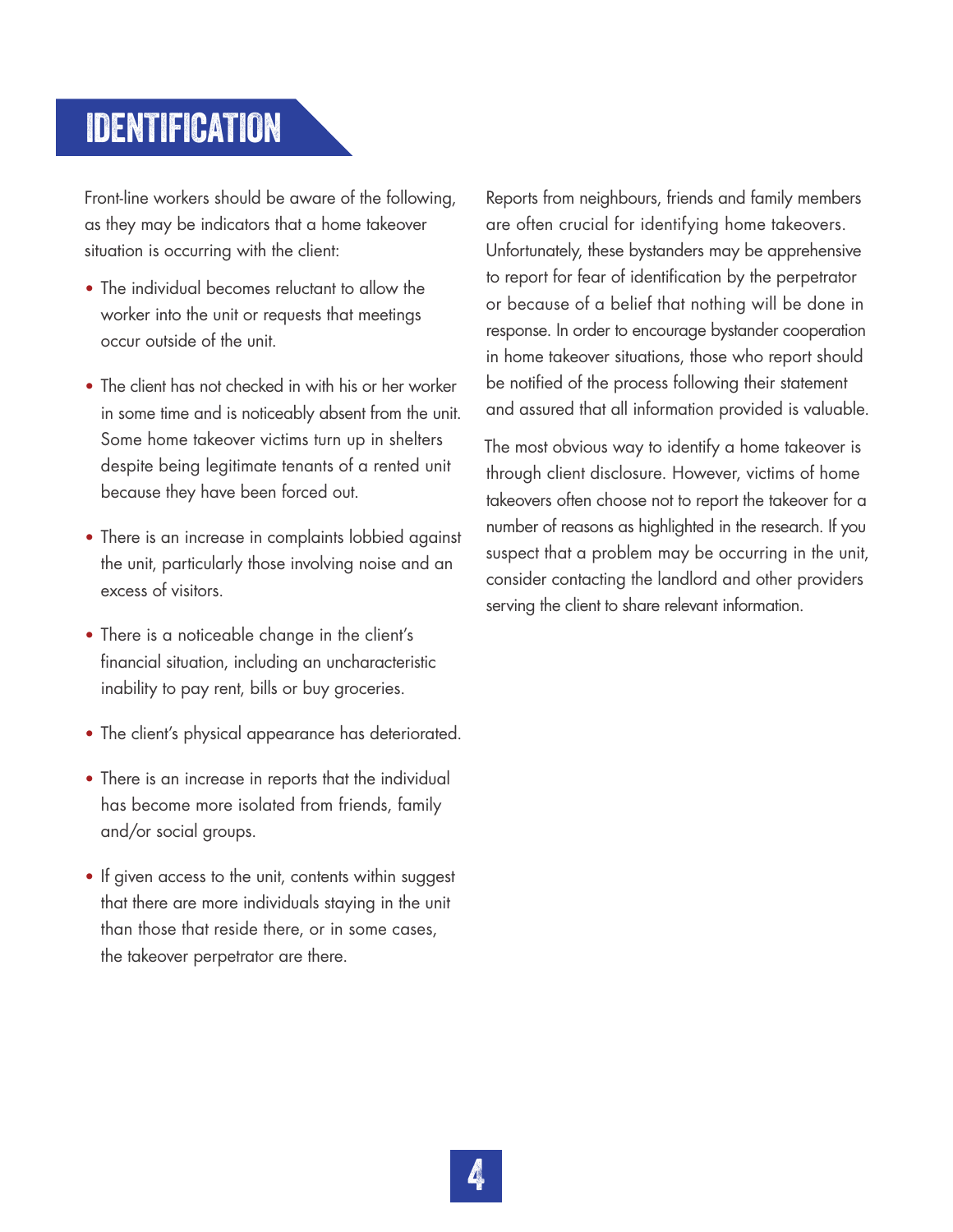# INTERVENTION

In Ottawa, home takeovers have been resolved by a number of complimentary interventions depending on the circumstances. Importantly, solutions to home takeover situations are not the result of single-handed efforts; the amount of differing services that may be needed in a particular instance necessitate intervention from multiple individuals with varying levels and subjects of expertise. Further, while police are often a good resource to consider, not all clients will want to explore that route. Nonetheless, it is important for the worker to inform the police should the client be in danger of imminent harm.

Intervention strategies often revolve around making the environment uncomfortable for the perpetrator. Methods include:

- **•** Visiting the client more frequently and at nonscheduled times, including during the evening when more activity takes place. This can also take the form of responding to false noise complaints and other related calls.
- **•** Affixing postings outside the tenant's door notifying that the unit is being watched.
- **•** Working with police and/or building security to implement increased security measures including:
	- » *Increased surveillance on the unit and/or surrounding community*
	- » *Installation of cameras on the floor and in other areas of the building with high traffic*
	- » *Safety audits and crime prevention through environmental design (CPTED) type improvements (i.e., increased lighting, removal of shrubs that conceal sight-lines)*
- **•** If you are aware of who the perpetrator is, instituting a trespass order on him or her, if possible.
- **•** In apartment buildings, working with the landlord to do home takeovers flyer-drops and safety door knocks on the affected floor.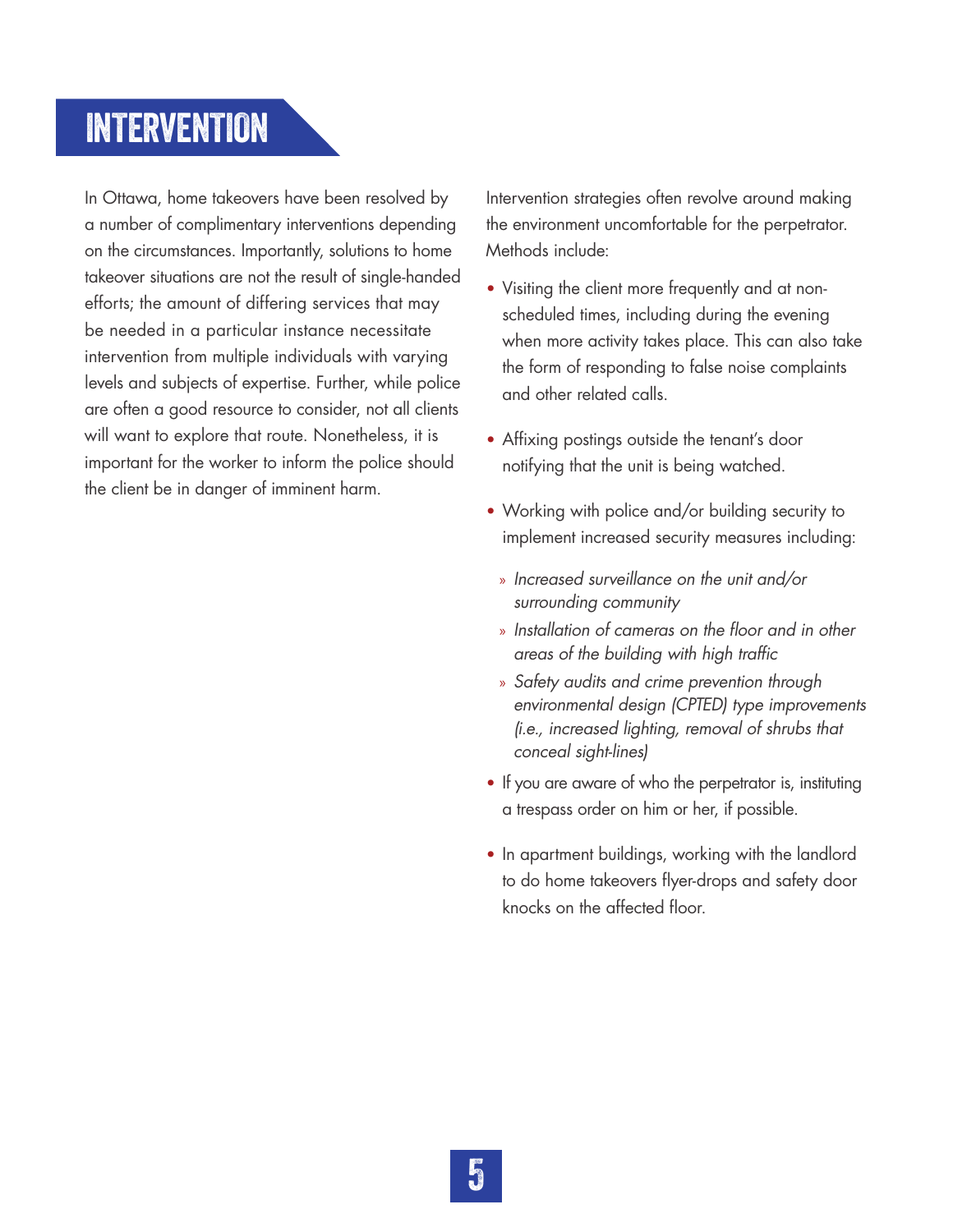If the client is engaged in the intervention, working collaboratively with that individual to create a plan unique to their circumstance has proven to be successful. Methods that could be part of this strategy include:

- Motivating the client to resolve the takeover by highlighting how something he cares about is being affected.
- **•** Playing the "bad guy" by prompting the victim to tell the perpetrator that they are facing eviction because of the takeover. However, if the eviction notice does not persuade the perpetrator to leave the unit, the landlord must make a decision whether to follow through on the notice. Choosing not to could produce a more damaging situation whereby the perpetrator feels increasingly empowered by the lack of consequences.
- **•** If possible, relocating the client. In critical takeover situations, leveraging partnerships may help to facilitate a quicker transfer.
- **•** Changing the locks to the unit when the perpetrator is absent.
- **•** Calling 9-1-1 to have the perpetrator removed from the property. This may not be feasible in all situations, but should certainly be done when the client is in immediate danger.

In some cases, those victimized in a home takeover situation don't recognize it as such or if they do, are tolerant of it due to the benefits associated with housing the perpetrator. This can make developing a home takeovers solution increasingly problematic. Consider the following suggestions:

- **•** Where the perpetrator is a family member, consider approaching other available family members to assist in developing a personalized strategy.
- **•** Discuss what benefits the individual is receiving by housing the perpetrator. How can these benefits be supplemented in a safe way? For example, if the individual is receiving "friendship", consider suggesting programs or groups that play into their interests. In doing so, the client can build associations with pro-social peers and develop an understanding of how a friend should act.

Whether a victim is seeking help or not, it is important to affirm with the individual the right to feel safe in one's own home and the worker's obligation to ensure that happens.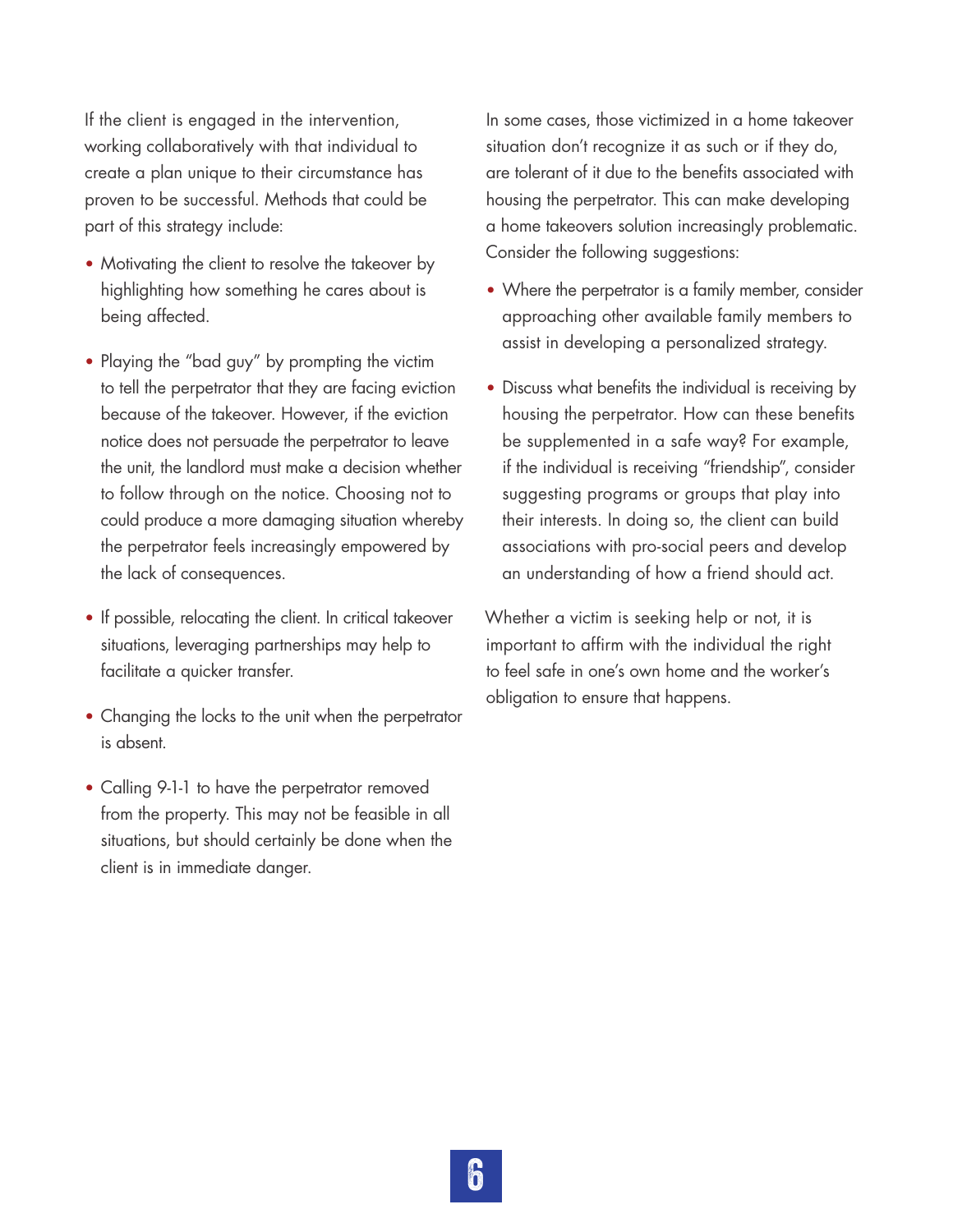# AFTER CARE

Once a home takeover has been dealt with, steps must be taken to mitigate the possibility of a takeover reoccurring and any potential retaliation against the victim from the perpetrator or his associates. Concern is particularly high in situations where the takeover involved gangs and/or drug debts. Measures to support an individual following a takeover may include:

- **•** Changing the locks to the unit.
- **•** Transferring the client to a separate unit in a different area of town. In cases where the individual is fearful of his life should he remain in the City, consider setting up housing options outside of Ottawa.
- **•** Frequent worker check-ins following the incident to ensure that the client is not being victimized further.
- **•** Discussing with the individual what kind of supports they need to re-establish a positive environment. This may include tasks as simple as assisting in cleaning and repairing the unit or could mean developing a more involved recovery plan.
- **•** If possible, consider reaching out to the perpetrator. These individuals often have needs that are not being met through legitimate means and therefore rely on victimization in order to fulfil those needs. Attempting to connect the perpetrator with appropriate services can act as a means of mitigating the appeal of committing a future takeover.
- **•** Cycle into the preventative methods listed on page 5 to avoid future takeovers.

In some instances, the takeover has not necessarily been successfully resolved, but has ended because the victim has either given up their housing or been evicted. In such cases, support may include:

- **•** Working with the individual to find new housing.
- **•** Attempting to diminish the financial burden placed on the client as a result of the takeover, including resolving overdue rent payments and costs associated with damages to the unit.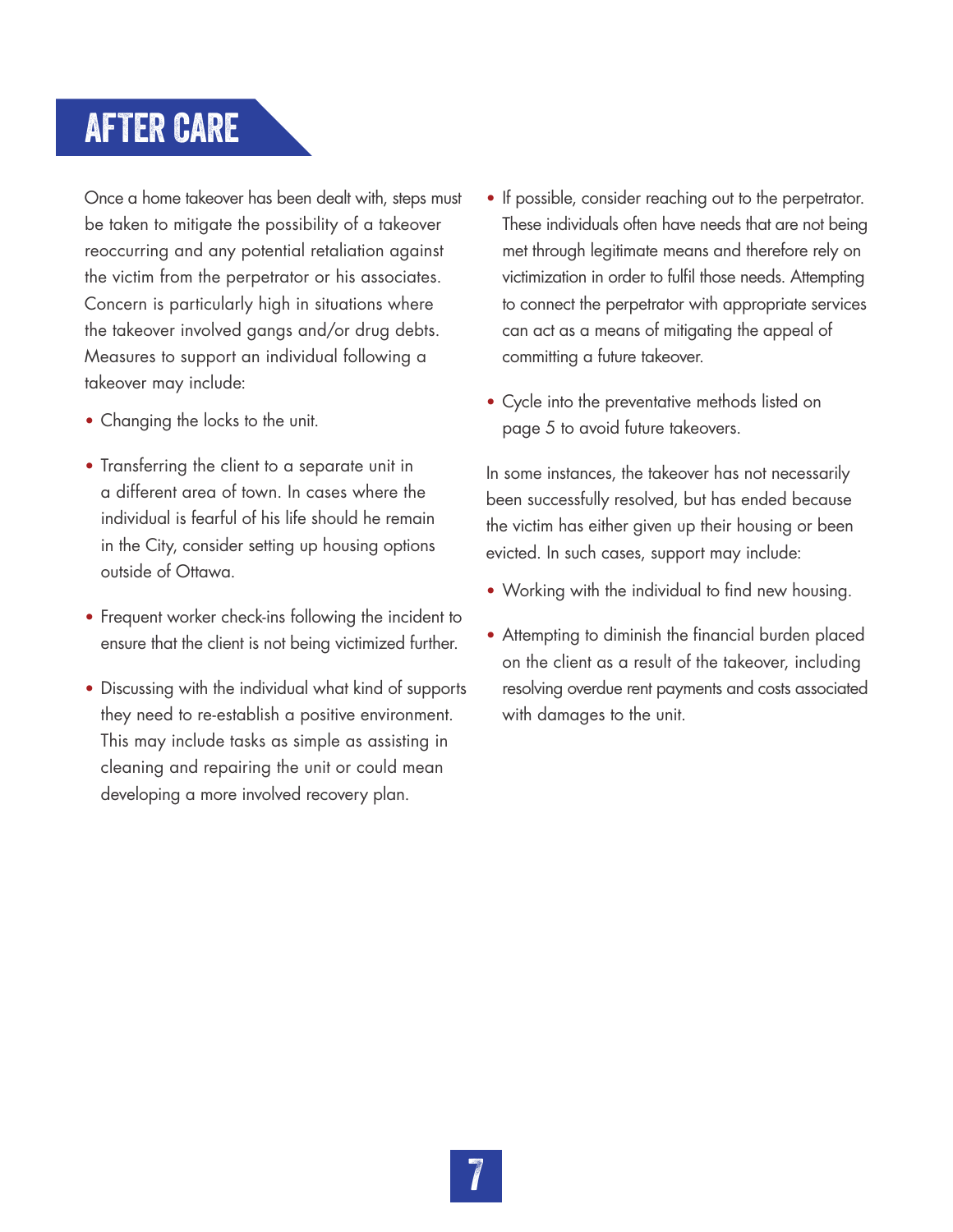# HOME TAKEOVERS AND THE PROBLEM ADDRESS FRAMEWORK

In July of 2014, a number of service agencies signed the "Multi-Stakeholder Approach to Problem Addresses in Ottawa" (MSAPA). Problem addresses are defined as:

*The site of ongoing disorderly, dangerous and/or threatening activities such as a drug house, a gang hang out, or the location of ongoing public disturbance due to disorderly conduct, noise, excessive or dangerous litter (needles, used condoms, etc.), other property standards or property maintenance concerns, repeated out of control parties or excessive numbers of guests, that have a significant negative impact on the safety, well-being and peaceful enjoyment of the neighbours.3*

The framework is an approach designed to collaboratively respond to problem addresses when all other avenues for intervention have been exhausted.

In many cases, home takeovers and problem addresses overlap. While this often means that the takeover has been occurring for an extended period of time, there are benefits to this dual identification. Describing an address as problematic typically means that a number of organizations are aware of the issues in the unit and are actively working

toward a solution. Although service providers may have different pieces of the information puzzle, a coordinated approach to resolving a takeover is made much easier when partners are already invested. Further, the capacity to use the MSAPA framework in a home takeover situation is an additional level of support when a front-line worker has unsuccessfully tried multiple interventions.

What differentiates home takeovers from many non-takeover related problem addresses is the idea that there is both a victim and perpetrator in the unit. Therefore, when using the MSAPA approach, it is important to consider the needs of the victim during intervention. The MSAPA approach should also be furthered to assist and support the individual following the takeover resolution.

Whether the home takeover is a problem address or not, the MSAPA provides a useful list of resources that a worker may connect with in sharing information and developing an action plan for managing the situation.

<sup>3</sup> A Multi-Stakeholder Approach to Problem Addresses in Ottawa. (2014). Ottawa, ON.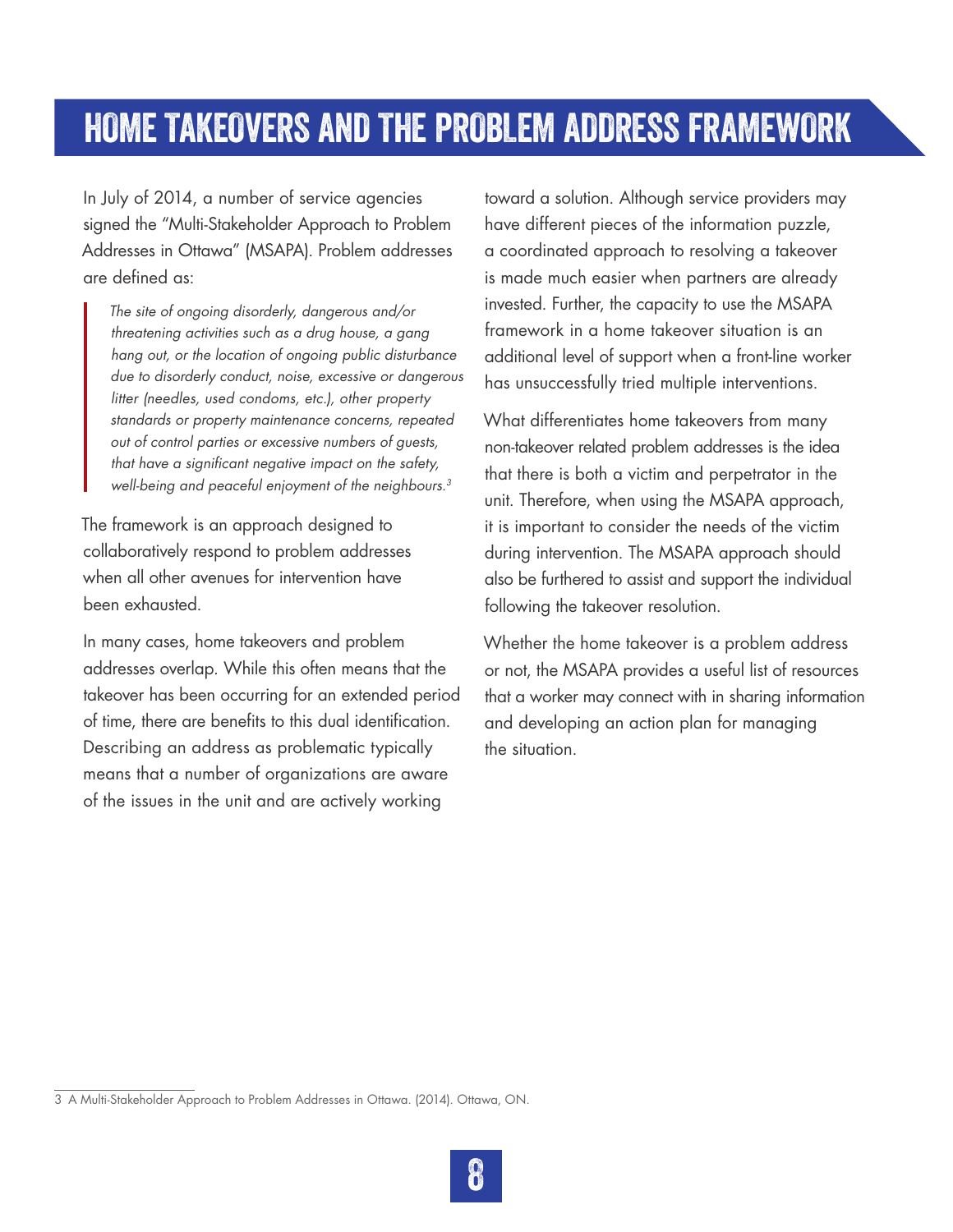

One client named Alison became less willing to let her outreach worker come to her apartment unit. After about a month of insisting that her worker not visit her at home Alison stated that whenever her ODSP check comes in, that Friday a woman named Jen comes to her apartment and persistently asks to borrow money. So persistently that Alison would go with Jen to the bank and withdraw 300 dollars and give it to her. After a few one-to-one conversations with Alison her worker met with other service providers to prepare her to say that her worker was holding her money and that she was no longer able to make withdrawals.

When Jen was informed of this she managed to convince Alison to allow her to stay overnight and consequently stayed for the entire weekend. The following Monday Alison said everything was fine and it wasn't until several weeks later that she disclosed that Jen had been staying with her since she could no longer access money. Alison was a public housing tenant, as a result her worker had her contact the security office in her building and they provided a direct line to contact should Jen arrive at her door. When Jen did knock on Alison's door Alison stated that "her home is not a hotel" and refused to open the door. Jen has not been back to Alison's unit; however, if Alison had opened the door her apartment's security was prepared to remove Jen and issue a no trespass notice.

# WHAT MADE THE INTERVENTION SUCCESSFUL?

- The worker had a good enough relationship with Alison that she was willing to divulge the details of her situation.
- The support worker identified partners to engage with and developed a collaborative plan of action.
- Security agreed to heighten their response to the unit.
- Instituting a trespass order was a viable back-up option, but Alison was first given the opportunity to resolve the takeover in a self-empowering way.
- The worker helped Alison assert herself using a few key words. Not only did this serve to end the existing takeover, but hopefully gives her the confidence to prevent falling victim to a home takeover in the future.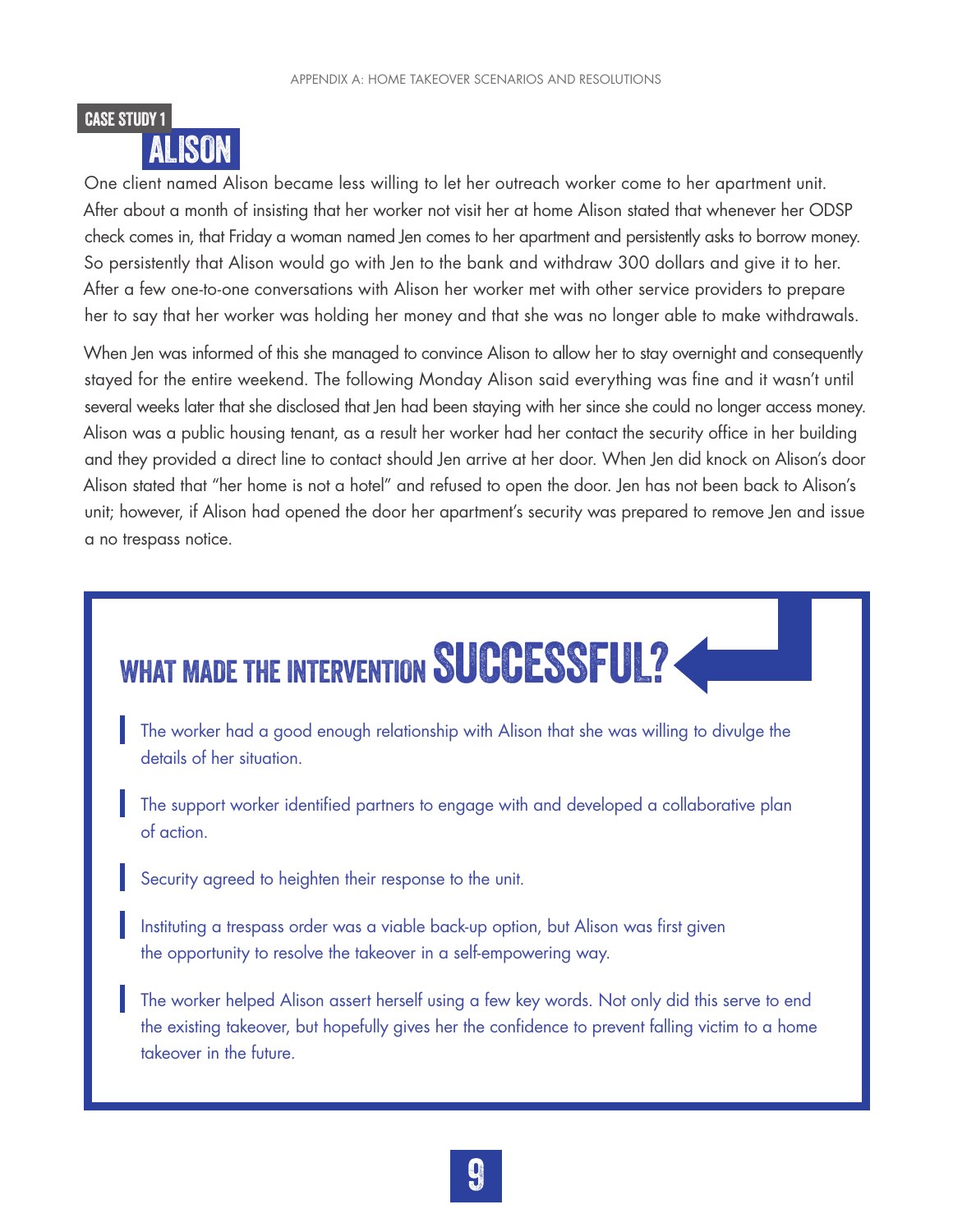

A client named Alex struggled with addictions and before he knew it there were groups of people in his unit at all times taking intravenous drugs and staying for extended periods of time despite his vocal requests that these people leave. Alex had a grandson that he very much wanted to see but was unable to because of the condition of his unit and at the time his struggle with addictions. Alex's mental health worker helped him find another unit and referred him to an outpatient addictions service. When Alex moved into the new unit a photo of his old unit and his grandson were place on the inside of the door. This was done so that every time Alex went to open his door he was reminded of what his old life looked like, his loved ones, and why he would no longer open his door for people who would take advantage of him.

# WHAT MADE THE INTERVENTION SUCCESSFUL?

- A variety of partners collaborated to deal with Alex's case.
- The worker identified the vulnerability that ultimately led to the takeover and was able to connect Alex to an appropriate service.
- Alex was given the opportunity to transfer units.
- Alex's passion for reconnecting with his family was used as a motivation to prevent future takeovers. In particular, a creative solution was developed to empower Alex to manage his space safely.

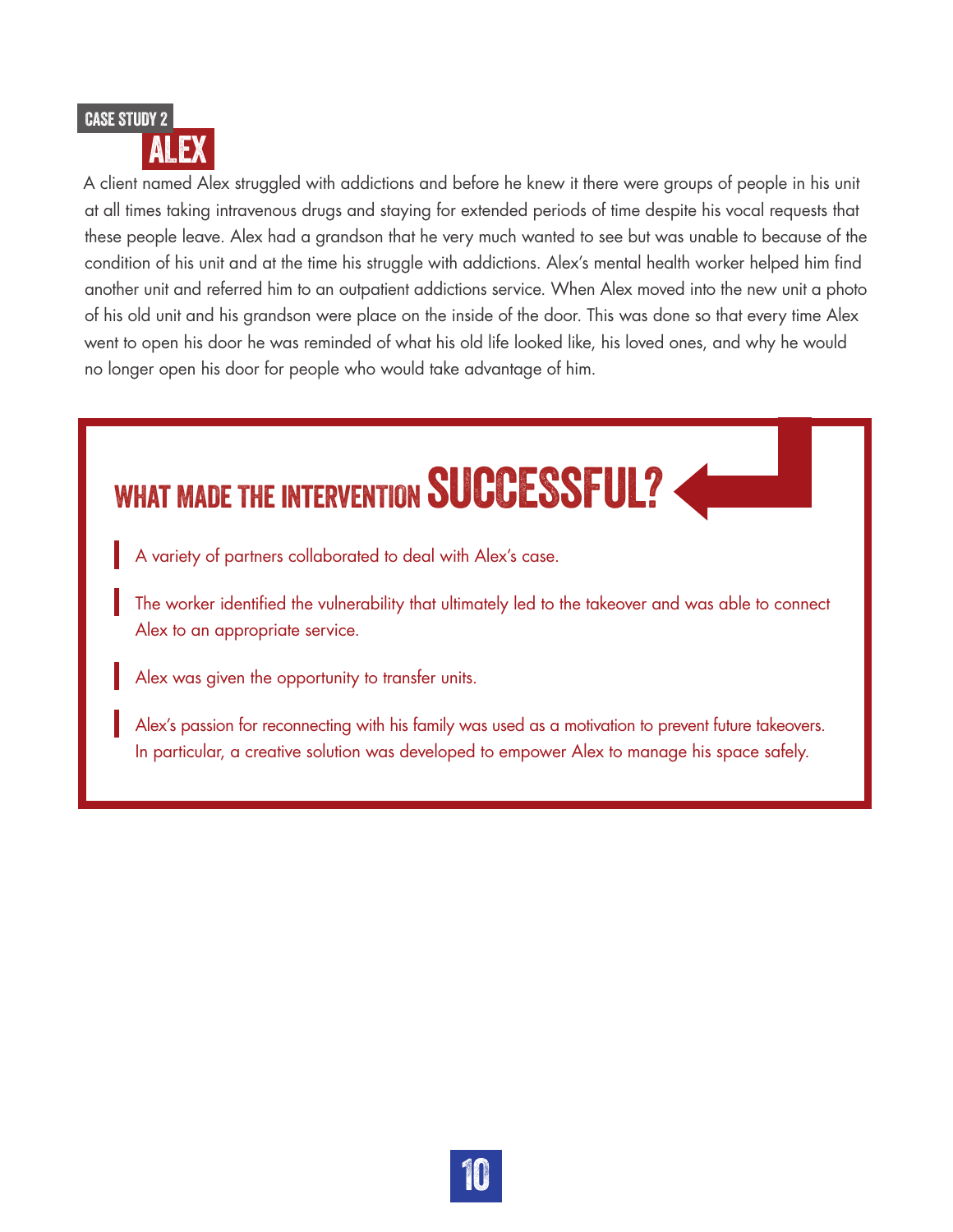### WILFRED CASE STUDY 3

An elderly man named Wilfred invited his granddaughter, Sara to stay with him after losing her job. Claiming that she wanted to take care of him, Sara would frequently ask her grandfather for money and his bank card so that she could run his errands, do his grocery shopping, and pick up his medications. Instead, she would take the money to buy alcohol, drugs, and other things for herself. She would convince him that he was losing his memory and that he had never given her money or his bank card. She refused to let him see his friends or have them over for visits, leave the house or use his phone, telling him that she was worried people would take advantage of him because of his memory loss.

Pamela, a friend and neighbour of Wilfred's who was used to seeing him often noticed that he was no longer appearing at social gatherings and wasn't answering phone calls. Worried that the arrival of his granddaughter was having a negative effect on him, she visited Wilfred while Sara was out. Pamela noticed that Wilfred had lost weight and the only thing in his fridge was beer. Wilfred shared what was happening and Pamela helped Wilfred understand that he was being abused and his home taken over. With Pamela's support, Wilfred connected with an elder abuse worker who coached Wilfred on how to voice his concerns to Sara and tell her to leave. With Wilfred's permission, the worker was at the house and prepared to call the police if Sara refused.

# WHAT MADE THE INTERVENTION SUCCESSFUL?

- Wilfred's neighbours knew him well enough to detect that something was wrong. Pamela was concerned enough to check-up on him when she could gain access to his home and support him in resolving the takeover.
- Wilfred was able to see for himself how problematic the situation was and was open to getting help from a service provider. In senior takeovers, the hardest part can be helping the victim to recognize that their family member is taking advantage of them.
- Wilfred was empowered to manage of the takeover himself. Giving him the opportunity to stand-up to an abusive family member may have instilled the confidence to ensure that it doesn't happen again.
- The worker had a back-up plan. If Wilfred's attempts to get Sara out had failed, Wilfred's situation could have become more dangerous.

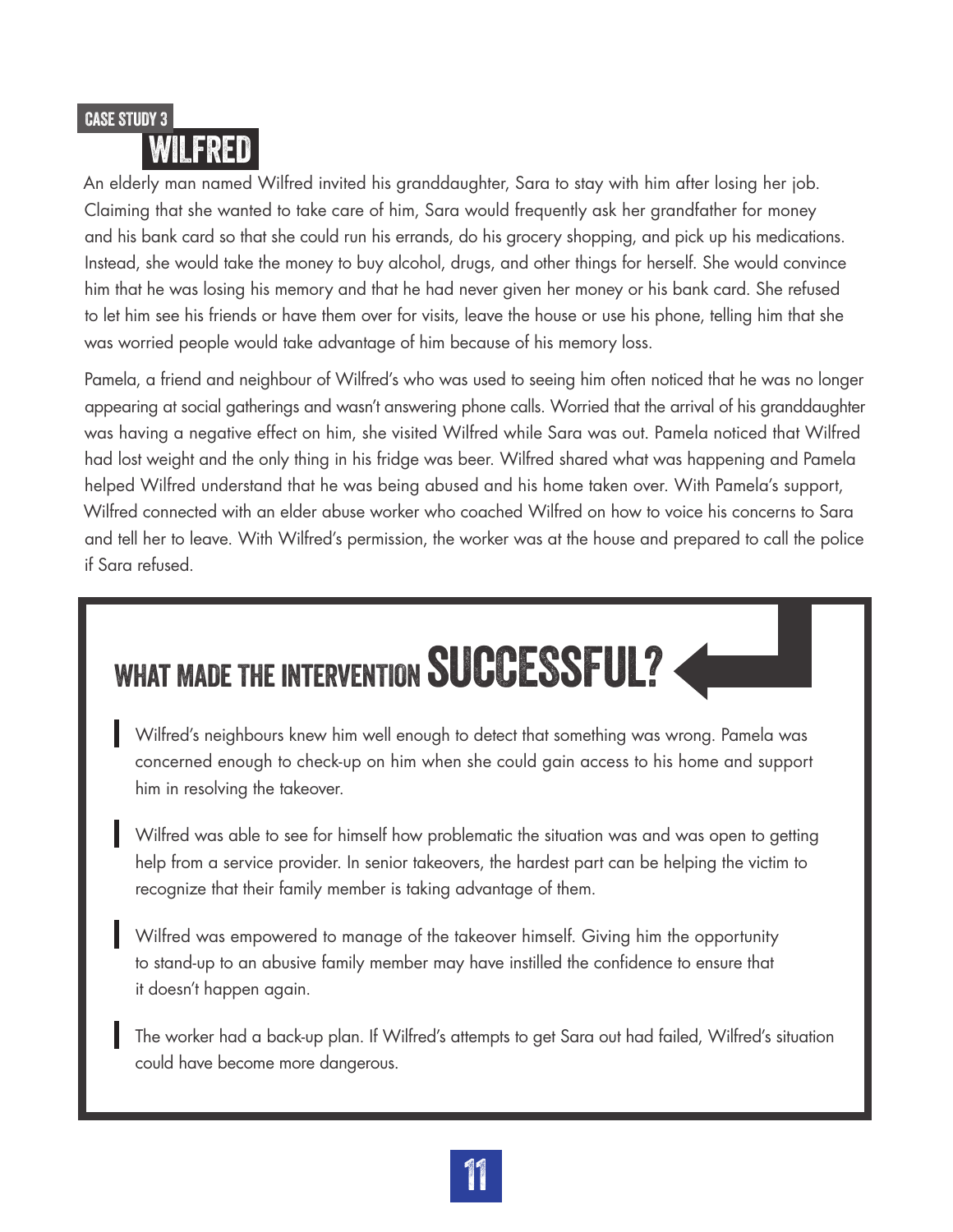#### **POSTERS**





#### **CARDS**

#### PEOPLE WHO CARE ABOUT YOU DON'T: **YOUR HOME SHOULD BE** Use your shower without permission \*\*\* Steal your things<br>\*\*\* Threaten or hurt you \*\*\*\* Sexually assault you \*\*\*<br>\*\*\* Sell drugs or do other illegal stuff \*\*\* Force you out of you • Ask for your keys<br>• Eat all your food »<br>• Take your phone **YOUR SAFE PLACE.** By you feel threatened **STAY SAFE: HOW TO TAKE ACTION:** • Dor I keep it a secret<br>
• Get out if you can.<br>
• Get out if you can.<br>
• Your sapport work<br>
• Your sample of<br>
• Your landford<br>
• Your landford<br>
• Chrowa Folice Service 613-236-1222 x 7300<br>
• If you think your life is in • Don't let others deal drugs in your home.<br>• Don't let too many people into your place at once.<br>• Never give your phone or keys to someone else. **WHAT IS A HOME TAKEOVER?** .<br>A takeower is when a friend, relative or scenearie you know takes over your hame. They may use it to crash, sell drugs<br>do illegal activities or steal from you. As the tenant, you are responsible for what happens in your If you feel that your neighbour or someone you<br>know is in danger, take action and get help.<br>Don't let someone take over their home, or yours .<br>A home tokeover could happen to you, your neighbour or st<br>to know the warning signs and what you can do about then need to get help. It's GET HELP HOW THEY HOOK YOU: • Ask to crash on the couch<br>• Give free dope or clear your debt • Offer women for sexual favours<br>• Offer protection DON'T LET OTHERS COME IN AND TAKE OVER YOUR HOME. **VOTRE DOMICILE DEVRAIT** LES PERSONNES QUI SE SOUCIENT DE VOUS NE VONT PAS : . Vous v ÊTRE UN LIEU · Prendre de douches Manger toute votre regumiture;<br>Prendre votre téléphone,<br>Vous menacer ou vous faire du mal, vatre permission;<br>• Vendre de la drague ou d'autres<br>• marchandises illégales chez vous; SÛR. **MESURES À PRENDRE** RESTEZ EN SÉCURITÉ Ne laissez pas des personnes faire du trafic de dri .<br>• Ne cachez pas la situation.<br>• Sociaz, si vous le pouvez. OU'EST-DE OU'UNE PRISE DE POSSESSION DE DOMICILE? chez vous;<br>N'accueillez pas un trop grand no<br>chez vous à la fois;<br>Ne dannez jamais votre téléphon<br>un ce seil s le pos .<br>Vy a prise do postession de vate domicile si un ami, un membre de sono famillo ou geologiun d'autre que vaux comais<br>ou pour mener d'autres activités d'écoles, et elle pour espectre de varier de l'autres pours pour verdre - Qualquien an qui vous avez conhance;<br>- Vathe prispasi oux services de soutien à la personne;<br>- Le Service de police d'Ottawa, au **613-236-1222,**<br>- Le Service de police d'Ottawa, au **613-236-1222,** N'importe qui peut être victime d'une prise de possosion de domicile : vous même, un voisin ou une personne que vous aimez<br>Demandez de l'aide au besoin. Il est important de reconnaître les signes de prise de possession de

us pensez qu'un voisin ou qu'une personne que vour<br>aissez est en danger, demondez de l'aide. Ne laissez<br>nne s'emparer de leur domicile ni du vôtre.

 $ste\,7300$ 

# **DEMANDEZ DE L'AIDE.**<br>NE LAISSEZ PAS D'AUTRES PERSONNES PRENDRE POSSESSION DE VOTRE DOMICILE.

• Demonder à coucher sur le sofa;<br>• Donner de la droque ou effacer vos dettes;

LES PERSONNES QUI CHERCHENT À S'EMPARER D'UN DOMICILE VONT :

• Offrir des favours sexuelles,<br>• Offrir une protection.